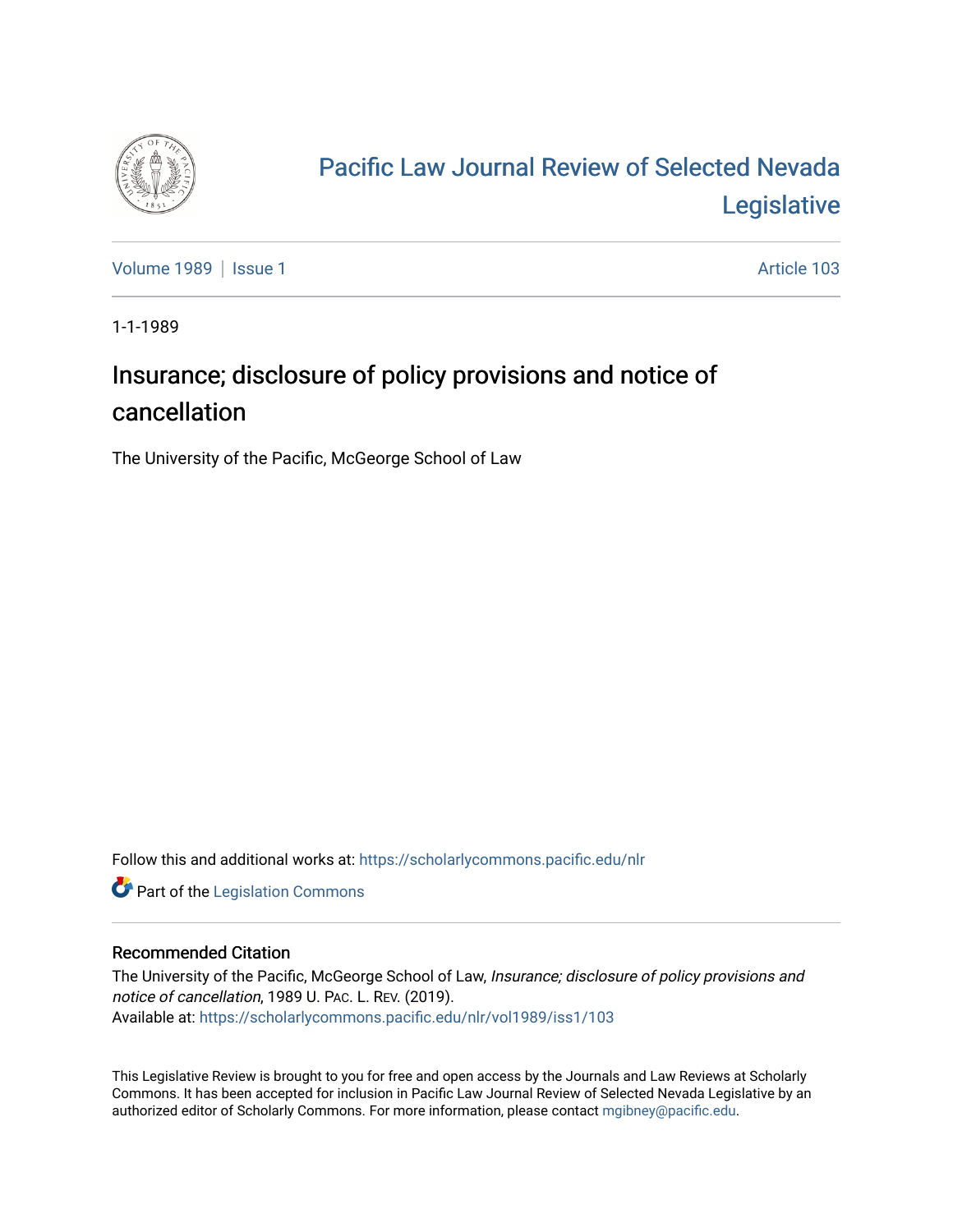provide persons age fifty-five or older with the opportunity to obtain insurance at a reduced rate by completing an approved traffic safety course.<sup>2</sup> The insured must repeat the course every three years and must further qualify for the reduced rate by maintaining a driving record free of traffic violations and accidents.<sup>3</sup>

KAO

2. 1989 Nev. Stat. ch. 728, sec. I, at 1679 (enacting NEv. REv. STAT. § 6908.\_). The Department of Motor Vehicles and Public Safety must approve the traffic safety course. */d.*  Approved schools will issue certificates that the insured must use when applying for reduced rates.  $Id$ . A traffic safety course that is mandated because of a moving violation does not qualify the driver for reduced premiums. *!d.* Four other states have enacted similar provisions. *See* ARK. STAT. ANN. § 27-19-608 (1987); ILL. REv. STAT. ch. 73, para. 755.29 (1987); R.I. GEN. LAWS§ 27-9-7.1 (Supp. 1988); TENN. CODE ANN. § 56-7-1107 (1988).

3. 1989 Nev. Stat. ch. 728, sec. 1, at 1679 (enacting NEv. REv. STAT. § 6908.\_). The driver must have a clean driving record for three years before taking the traffic safety course, and for every three-year period between courses, in order to qualify. *Id*. If the insured is involved in an accident where the insured is at fault, has any traffic violations, or pleads guilty or nolo contendere to a traffic violation or driving under the influence of alcohol or controlled substances, the insured is disqualified from applying for reduced premiums. */d.*  Insurers must base premium reductions on actuarial and loss experience data. */d.* The insurers must calculate reductions based on the amount of the full premium. *!d.* The Insurance Commissioner must approve the reductions and the policies offering reductions for persons in the designated age group. *Id*. The insurer must have the Insurance Commissioner's approval in writing before issuing a policy with reduced premiums for persons *55* or older. *Id* 

### **Insurance; disclosure of policy provisions and notice of cancellation**

NEV. REV. STAT. §§ 687B..., 689A..., 689B..., 695A..., 695B.\_, 695C.\_, 695D.\_ (new); §§ 689B.063, 689B.120, 695B.251, 695C.1705, 608.1577 (amended). AB 114 (DuBois); 1989 STAT. Ch. 586

Under existing law, all insurance contracts<sup>1</sup> may be cancelled by the insurer on the anniversary date of the policy if the policy is

coverage, the premium, the period of effectiveness, and the limits of liability; and (4) state that the policy is subject to the provisions of this code section). */d.* Every policy is also subject to implied provisions that need not be contained in the policy. *See id.* § 485.3091 *5* (conditions implied by law).

<sup>1.</sup> *See* NEv. REv. STAT. § 6878.010 (1987) (definition of insurance contracts).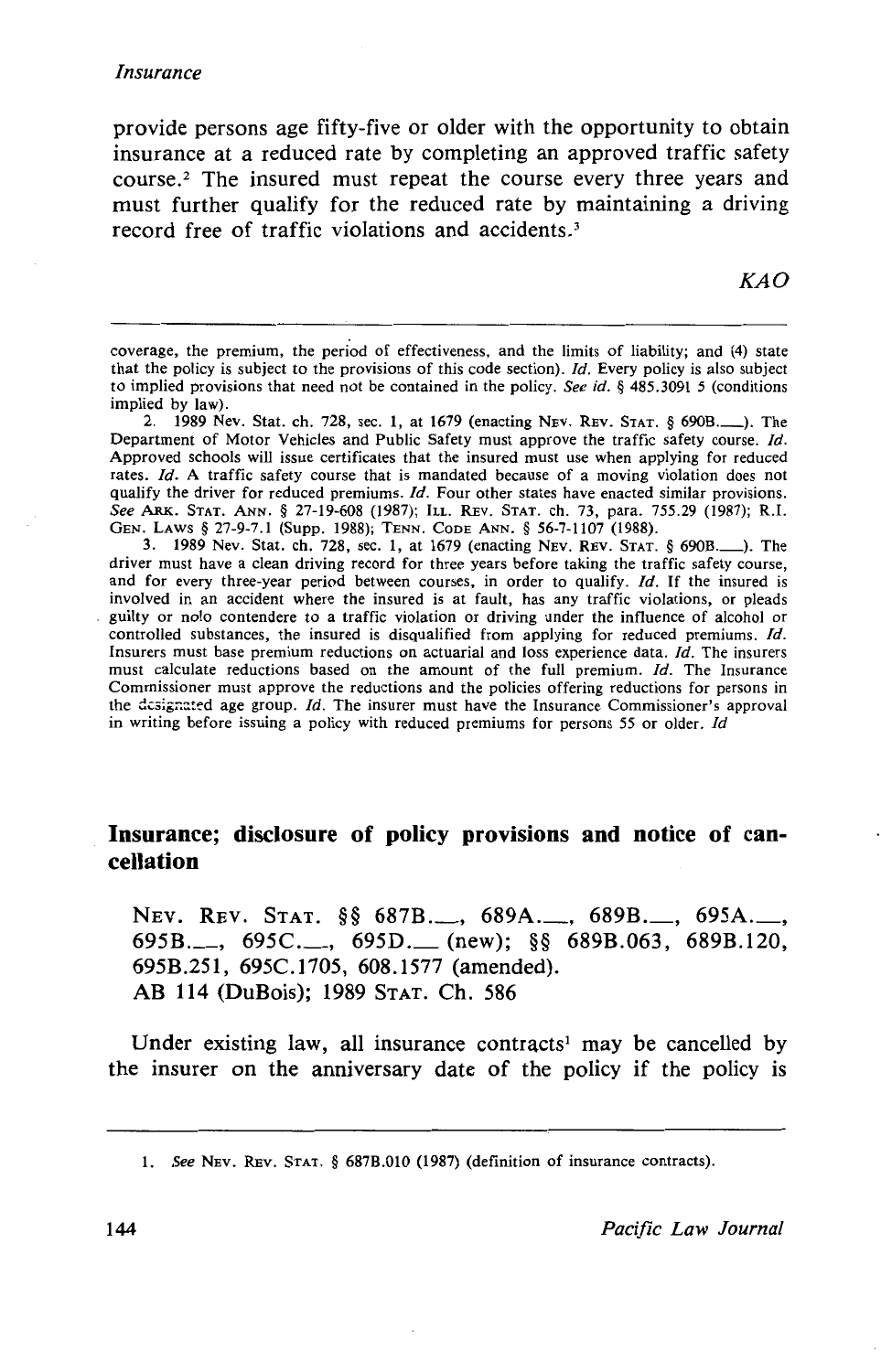issued for a term of one year or longer.<sup>2</sup> For business or commercial policies, the notice of cancellation must be given sixty days before the anniversary date of the policy. 3 For all other policies, the notice must be given thirty days before the anniversary date of the policy.<sup>4</sup> The same notice requirements govern notice of nonrenewal of the policy. 5 No specific notice is required by existing law if the insurer offers to renew the policy with altered terms.<sup>6</sup> Chapter 586 provides that insurers of all types of policies must give at least sixty days written notice of their intention to cancel, fail to renew, or alter the terms of a policy or contract of insurance.<sup>7</sup>

Existing law provides several methods for disclosure of policy provisions by insurers. 8 Chapter 586 provides for a uniform method of disclosure of policy provisions by requiring that all specified insurers9 issue to each person to be covered by the policy a disclosure outlining the risks covered, the exceptions or limitations, and any other information needed for a full disclosure. <sup>10</sup>

Under existing law, an employer who is the policyholder of employee group life or health insurance is required to give notice to the employees of any decrease or modification of benefits<sup>11</sup> and any change of insurer.<sup>12</sup> Chapter 586 requires that the employer or policyholder notify the employees of: (1) the employer's intent to accept a new insurer for group life, dental or health insurance

3. *ld.*  4. *!d.* 

5. *!d.* § 687B.340 (1987). Notice must be made by mail or actual delivery to the policyholder. *!d.* 

6. *Id.* § 687B.350 (1987). The policyholder has the option to cancel the policy within 30 days. *Id.* 

7. 1989 Nev. Stat. ch. 586, sec. 1, at 1248 (enacting NEv. REv. STAT. 687B.\_). The notice must include any specific rate changes by line of coverage. *ld.* 

8. See NEv. REv. STAT. §§ 689A.030 5 (1987) (health insurance policies); 689B.030 2 (group insurance policies); 695B.180 5-6 (contracts by nonprofit hospitals or medical corporations for hospital or medical services); 695C.170 (health maintenance organizations); 6950.200 (plans for dental care).

9. See Nev. Stat. ch. 586, sees. 3, 4, at 1248-49 (enacting NEv. REv. STAT. § 689A.\_\_) (insurers issuing health insurance policies); 6, 7, at 1249 (enacting Nev. Rev. STAT. 689B. (insurers issuing group health insurance policies); 13, 14, at 1251 (enacting NEV. REv. STAT. § 695B.\_) (nonprofit hospital or medical corporations offering contracts for hospital or medical services); 18, 19, at 1253 (enacting NEV. REV. STAT. § 695C............) (health maintenance organizations); 23, 24, at 1254 (enacting NEv. REv. STAT. § 6950.\_) (dental care organizations).

10. *!d.* sees. 3, 4, at 1259 (enacting NEV. REv. STAT. 689A.\_); 6, 7, at \_ (enacting NEV. REv. STAT. § 689B.\_); 13, 14, at\_ (enacting NEV. REv. STAT. § 695B.\_); 18, 19, NEV. REV. STAT. § 689B.\_\_\_); 13, 14, at \_\_\_ (enacting NEV. REV. STAT. § 695B.\_\_\_); 18, 19, Nat \_\_\_ (enacting NEv. REv. STAT. §  $695D$ .

11. NEv. REv. STAT. § 608.1577 1(a).

12. *ld.* § 608.1577 1(b).

*Review of Selected Nevada Legislation* 145

<sup>2.</sup> *Id.* § 687B.330 (1987).